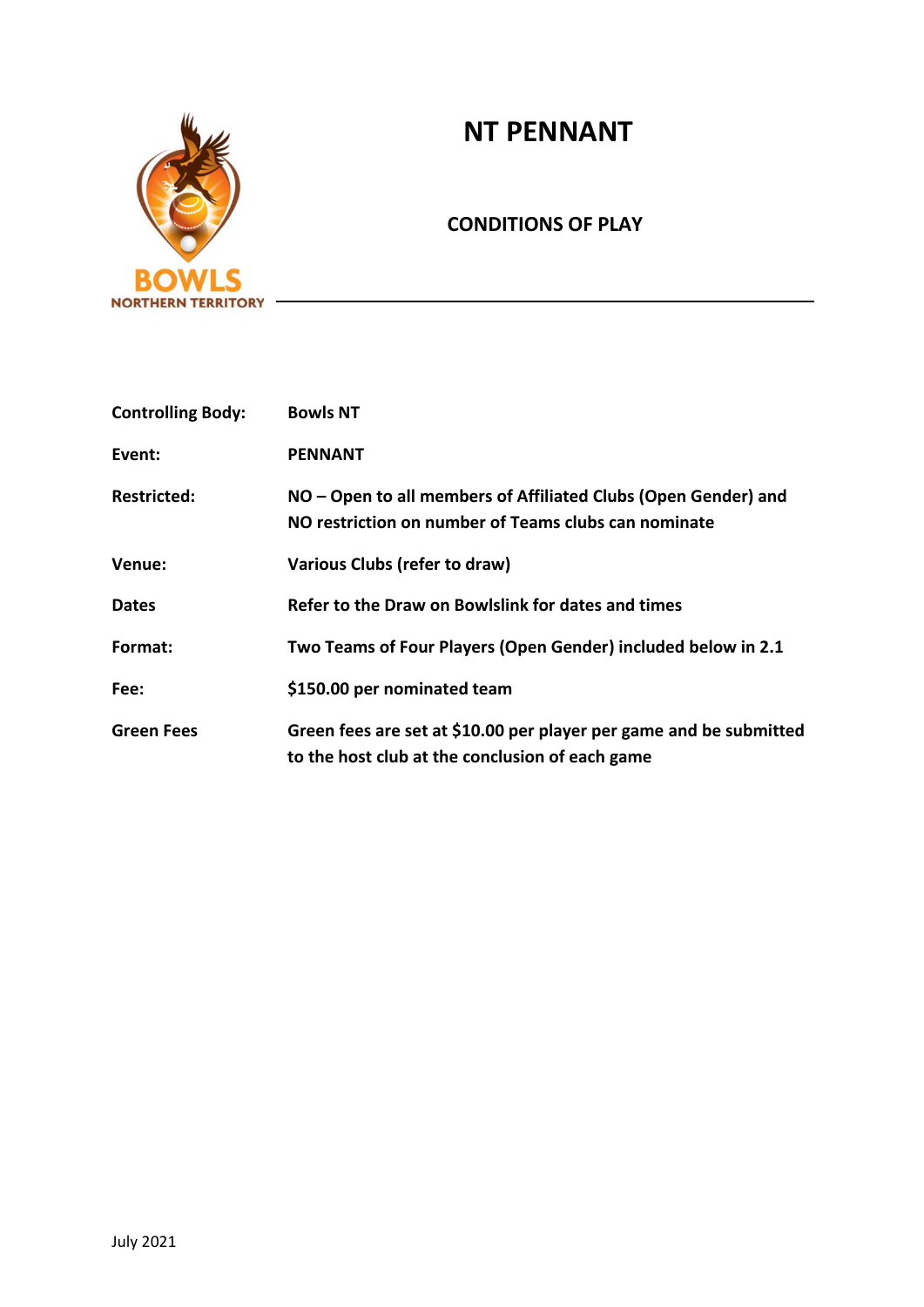# **1. ENTRY CONDITIONS**

# **1.1 Affiliation**

Open to all registered bowlers within the Northern Territory Association (BNT)

## 1.2 Eligibility

As a condition of entry to compete in this event, all competitors must:

- 1.2.1 not be currently under disqualification or suspension by BNT, other state or territory authority or the national authority
- 1.2.2 comply with all applicable laws of the Sport, Domestic regulations and policies
- 1.2.3 pay applicable fee
- 1.3 Clearances
- 1.3.1 Players representing a second club other than their nominated home club must submit a player's declaration form signed by the player and their nominated home club secretary.
- 1.3.2 The players declaration form is to be submitted and received by the EO of BowlsNT prior to the player playing their first game for the second club
- 1.3.3 Players representing a second other than their Primary Club must be registered on Bowlslink as a "secondary member"

# **2. EVENT STRUCTURE**

# **2.1 Qualifying**

The event shall be played annually between teams from affiliated club in the Northern Territory and the composition of teams to be determined by the Board of BNT/Council of the Board, for the Pennant it shall be, TWO groups of FOUR (4) Players to make up one team.

**NOTE:** Where more than one division is nominated from a Club, they may move players up from a lower division or from a pool of player from that club. However, after a player has **played three or more games** for one team they shall be regarded as a permanent member of that team.

# **NO MOVEMENT SHALL BE ALLOWED BETWEEN TEAMS IN DIVISION ONE**

To clarify, once a player is selected and plays their first game for a team in Division One, that player cannot play for another team in Division One for that season. This restriction extends to include the finals.

- 2.1.1 Names of members shall be listed on the team sheet form and on Bowlslink
- 2.1.2 There is no restriction on the movement of players in Division two.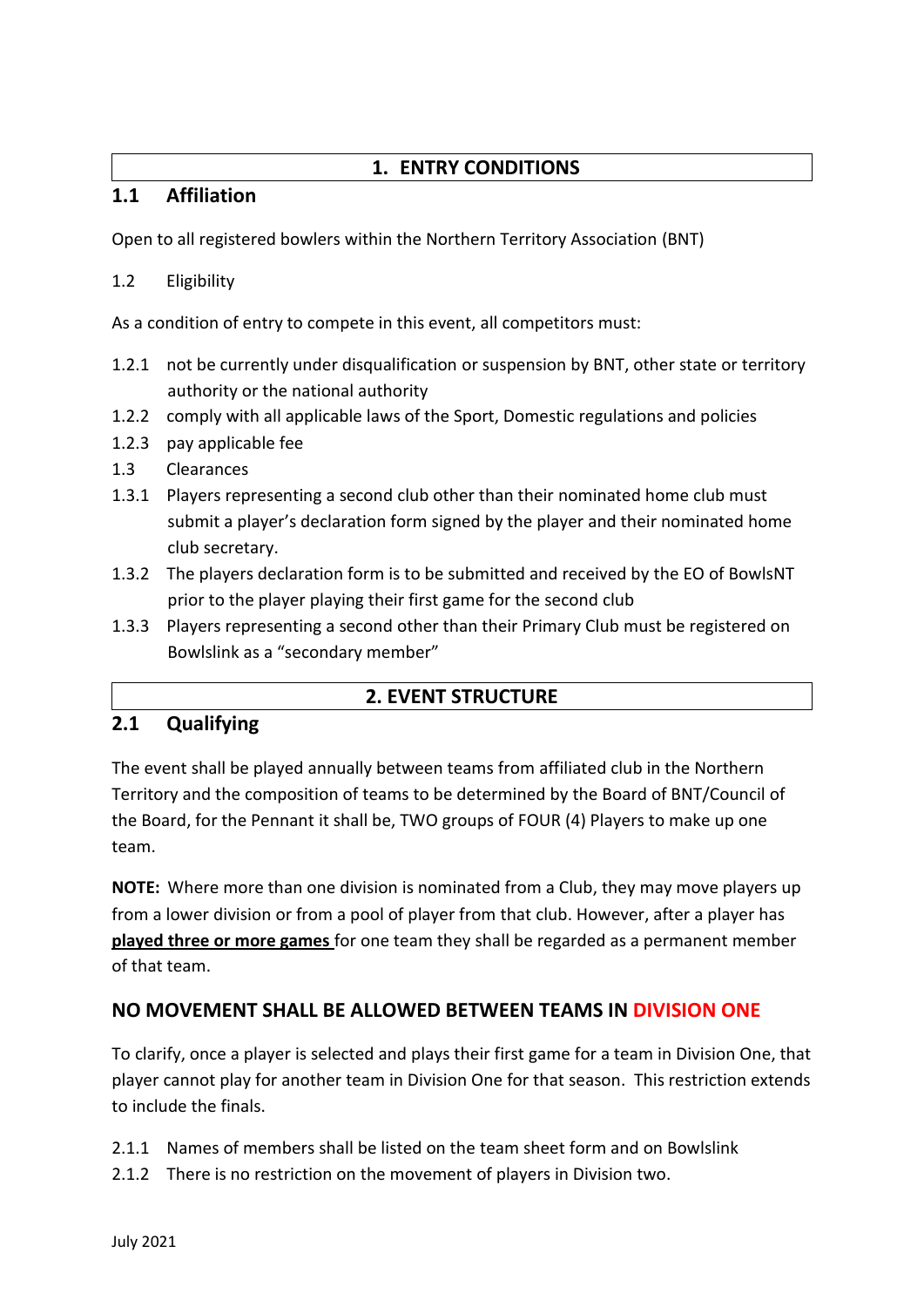2.1.3 Loss of Match Points or forfeit may result for breaches of these rules.

# **2.2 Format**

All matches shall be played in the following format

2.2.1 The only discipline played in the Pennant shall be Two Bowl, Fours, to be played in the traditional format over twenty one (21) ends

2.2.1 The competing clubs shall play each other as determined by BNT or the Games Committee after nomination of teams have been received from Affiliated Clubs

## **2.3. Alterations to the format and length of games**

2.3.1 The Controlling Body reserves the right to alter the format, times of play and greens to suit local unforeseen circumstances, giving as much notice as practical.

2.3.2 Where a program is interrupted or cannot be completed due to inclement weather or local conditions, the Jury of Appeal may amend the format and length of games to achieve a result or postpone the event where an outcome cannot be achieved.

# **2.4. Trial Ends**

One trial end in each direction will be allowed for all games in accordance with Law 5.1. In trial ends players can use any combination of bowls taken from different sets.

# **2.5. Start of the game**

Any player/team arriving after the starting time shall lose the right to play trial ends. Any player/team arriving at the green more than 15 minutes after the official starting time (as determined by the marker and/or umpire) shall forfeit the game and the points for that game.

# **3. REPLACEMENT AND SUBSTITUTE PLAYERS**

3.1. Replacement or substitute players during play are not permitted in BNT Pennant Games.

#### **4. RESTRICTING MOVEMENT OF PLAYERS DURING PLAY**

#### **4.1. Moving to the head during play**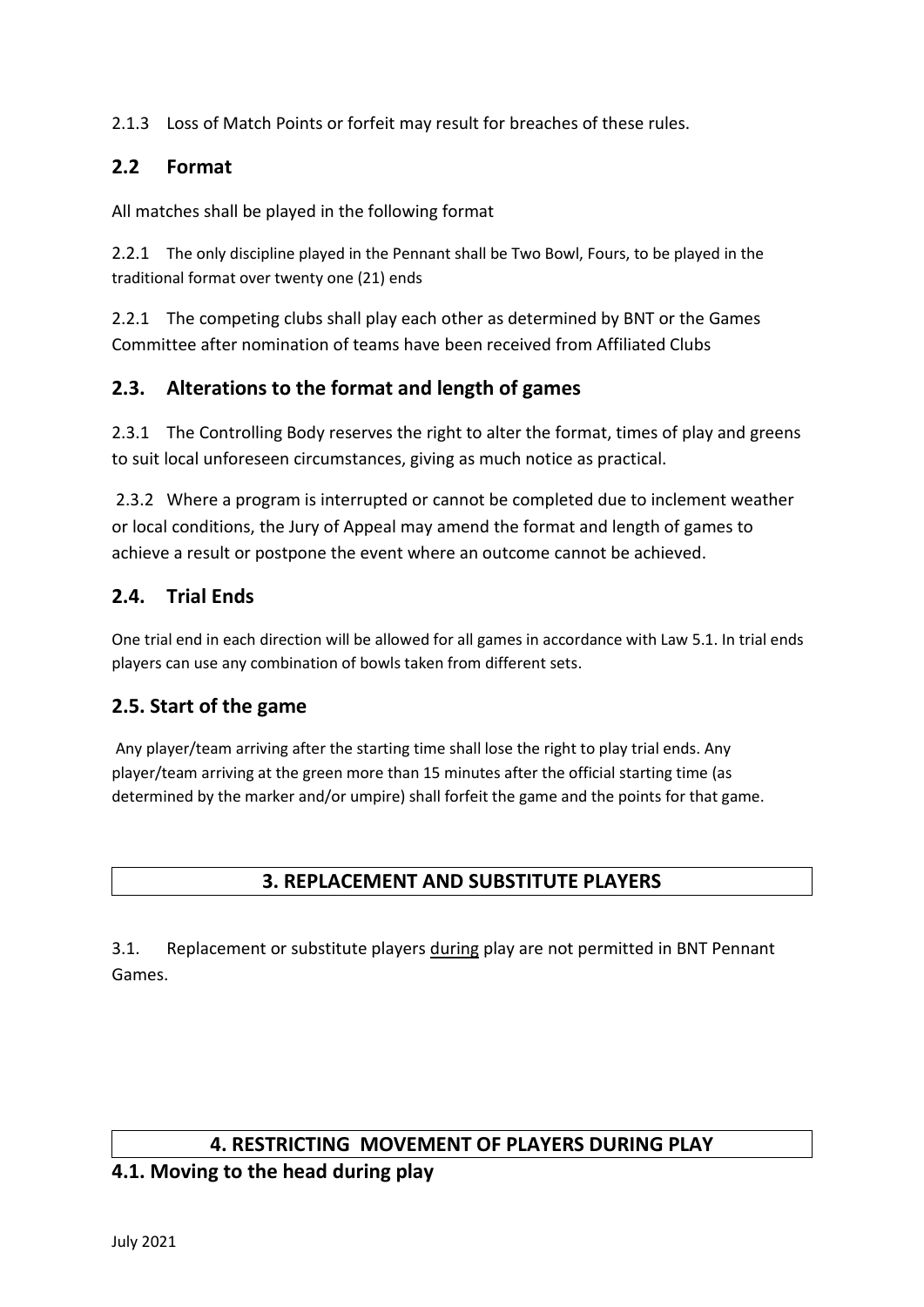# **Refer to Appendix – A. 4.1.7.1 to A4.1.7.4 (refer to Laws of the sport of Bowls Crystal Mark 3 rd Edition)**

#### **5. SCORING**

#### **5.1. Game Points**

- 5.1.1 Game points will be distributed as follows:
- 5.1.1.1 Four points for a win (Big Board)
- 5.1.1.2 Two points each for a tie (Big Board)
- 5.1.1.3 Two points for each rink win
- 5.1.1.4 One point for a rink tie
- 5.1.1.5 Zero points for a loss.

## **6. DETERMINATION OF WINNERS**

6.1. Determination of winner - For both divisions the top two ranked teams at the completion of all home and away games will play off to decide the Pennant Champions

6.1.1 The team that finishes at the top of the ladder in each Division at the competition of the home and away rounds will choose the venue for the Grand Final for that divisions

6.2. Determination of Ladder Rankings – Team rankings will be determined by the following order:

6.2.1 Team with the most game points will be ranked higher;

6.2.2 If game points are equal, the Team with the highest net total shots (total shots for minus total shots against) will be ranked higher;

6.2.3 If game points and net total shots are equal, the total shots for will be divided by the total shots against to determine a shots percentage. The player with the higher shots percentage will be ranked higher;

6.2.4 If game points, net total shots and shots percentage are all equal, the winner of the game between the two teams will be ranked higher.

#### **7. ATTIRE**

As per the Laws of the Sport of Bowls, including Domestic Regulation. Attire must adhere to Appendix A.3 and the BA logo policy. This policy is available on the Bowls Australia web site

#### **7.1. Footwear**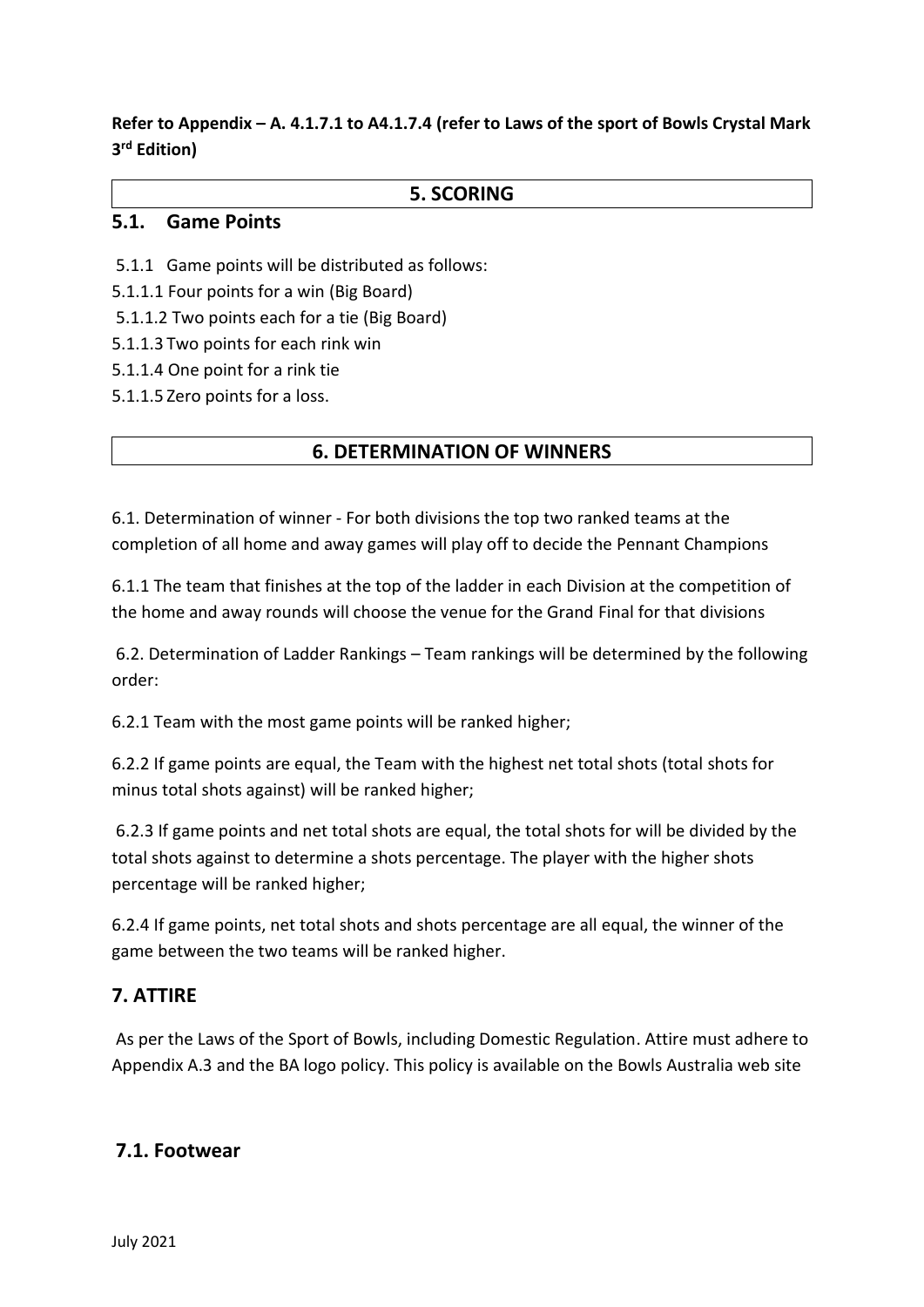Footwear must adhere to Appendix A.2. Attire must adhere to Appendix A.3 and the BA logo policy. This policy is available on the Bowls Australia web site [www.bowlsaustralia.com.au.](http://www.bowlsaustralia.com.au/)

# **7.2. Uniform**

9.2.1 Players must wear the uniform of the club from which they play pennant. All uniforms must comply with the BA Logo Policy.

# **8. EQUIPMENT**

8.1. Marking Touchers In all Bowls NT events, as per the Laws of the Sport, only chalk can be used to mark touchers. Spray chalk is the preferred method of marking and is the preferred method at Bowls Australia's events.

8.2. Bowls Discs - Players are to use bowls discs representing the club from which they play. Bowls discs must not obscure the World Bowls stamp

# **9. PROHIBITIONS**

9.1. Smoking BNT/Bowls Australia's Smoke Free Policy will be enforced during all days of the event.

# **10. JURY OF APPEAL**

A jury of appeal shall be appointed for the purpose of deciding upon any matters not provided in the Conditions of Play, for dealing with any appeals from decisions made by umpires and/or event staff or volunteers, and generally for the purpose of exercising overall authority on behalf of Bowls NT. Any appeal against a decision made by an official relating to a Law, Domestic Regulation or Condition of Play shall be referred to the Match Committee in the first instance before being referred to the Jury of Appeal. In the event of an appeal during the playing of the event, such appeals shall be made in accordance with the Laws of the Sport of Bowls, and shall be directed to a Jury of Appeal which shall consist of:

- BNT President or nominee;
- BNT EO or nominee;
- Match Committee Chairman or nominee;
- Event Manager or nominee.

It is noted that, if any of the above members is directly involved in the matter, they shall not sit as a member of the Jury of Appeal and an appropriately skilled nominee be appointed.